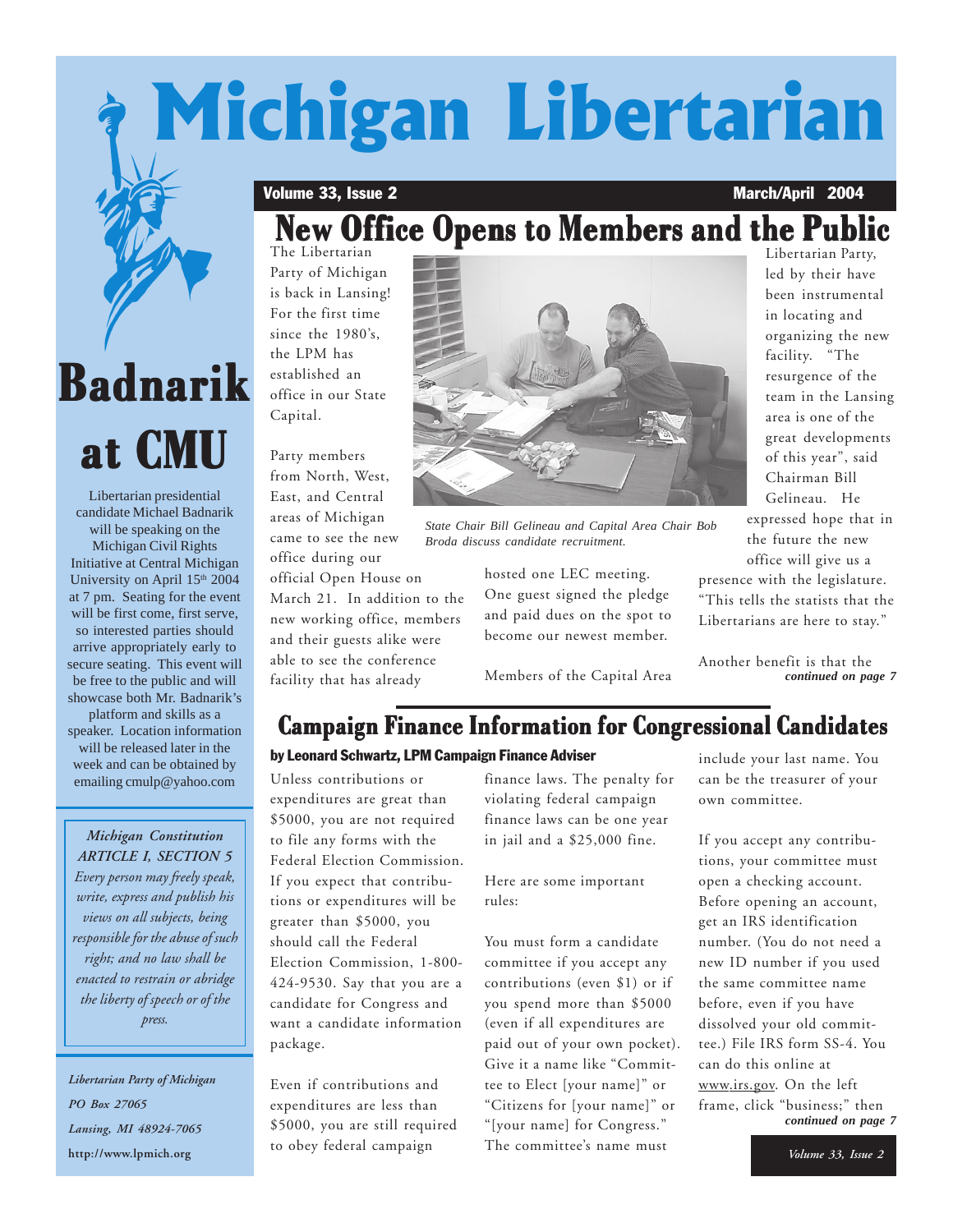# **LPM Officers LPM Officers LPM Officers and Directors and Directors and Directors**

| Chair             | <b>Bill Gelineau</b>  | chair@lpmich.org            |
|-------------------|-----------------------|-----------------------------|
| Vice Chair        | Paul Hitch            | vicechair@lpmich.org        |
| Secretary         | Ray Warner            | secretary@lpmich.org        |
| Treasurer         | Jerry Bloom           | treasurer@lpmich.org        |
| At-Large Director | Rosemarie Jozwiak     | jozie@mail.com              |
| At-Large Director | Mike Donahue          | donahue@lpmich.org          |
| At-Large Director | Leonard Schwartz      | schwartz@lpmich.org         |
| At-Large Director | <b>Jim Miller</b>     | miller@lpmich.org           |
| At-Large Director | Lloyd Sherman         | sherman@lpmich.org          |
|                   |                       |                             |
| Newsletter        | Jamie Lewis           | newsletter@lpmich.org       |
|                   |                       |                             |
| Assistant Editor  | Tom Quinn             | mrtomq@yahoo.com            |
| Affilate Editor   | John Di Giacomo       | johndigiacomo@chartermi.net |
| Database Output   | <b>Emily Salvette</b> | salvette@ameritech.net      |
| Database Input    | Mark Byrne            | iwantska@hotmail.com        |
| Pledge Program    | Ben Bachrach          | ben45@lpmich.org            |
| Campaign Managers | Barbara Goushaw       | bgoush@aol.com              |
| Campaign Fund     | Dianne Szabla         | dianneszabla@netscape.net   |

Subscribe to *LPM Online*

the weekly email newsletter of the LPM. Sign up at:

**http://www.lpmich.org/lpmonline/subscribe.htm**

# **Newsletter Information**

The *Michigan Libertarian* is published bimonthly as the official newsletter of the Libertarian Party of Michigan, PO Box 27065 Lansing, MI 48924-7065 Phone: (888) FREE-NOW

#### **Submissions:** Please email articles to **newsletter@lpmich.org**

Only electronic format will be accepted. Acceptable formats are plain text, Word97, RTF, HTML, Pagemaker 7.0. Any other formats, please ask first.

**Deadline:** The next deadline for submission of articles and advertising is June 1, 2004.

**Advertising:** Please email advertising to **newsletter@lpmich.org** Only electronic format will be accepted. Because of the nature of various programs, please send ads in .p65 format. Above formats are also acceptable, but layout or resolution may be lost in the publication process. Please mail payment to:

Libertarian Party of Michigan Newsletter Advertising PO Box 27065 Lansing, MI 48924-7065

**Advertising Rates:** Full Pg \$200, Half Pg \$100, Quarter Pg \$50. 25% discount for LPM Candidates, 50% discount for LPM Affiliates.

**Visit:** http://www.lpmich.org/Newsletters/index.html for more information.

# **From the Chair**

#### by Bill Gelineau

How quickly time passes in the course of a year! This is my final newsletter article as Chairman……. Upon reflection, what a great year it has been to affirm previous efforts and forge ahead with new ventures. 2004 presents us with tremendous opportunities to engage people with libertarian ideas.

1 Foremost among these, I hope you will consider becoming a candidate. Right up to our convention, there are plenty of positions that help us educate the public and motivate our activists. Our goal is to challenge all of the seats in Congress and a majority of the seats in the State House.

2 If you are not a candidate, offer to become a campaign manager. This is our best way for a candidate to become successful and present a professional image.

3 Become a donor to the Party or a candidate. Marketing the Libertarian Party or it's candidates is a prime purpose.

4 Get involved in the Michigan Civil Rights Initiative. There is no single better issue for Libertarian candidates to distinguish themselves from other candidates this year.

Come to our Convention in Lansing and get involved. Individually, we can achieve a great deal. Together, we can change the political landscape. Now is the time to seize opportunity and unite the LPM.

# **You Are Broke If . . .**

- $\bullet$  **You work for a paycheck to pay bills**
- - **The price determines what you order**
- - **You can't pay your credit card balance**
- - **You can't give as much as you'd like**

For most people with a **job** (just over broke), taxes are the biggest expense of they have.

A good home based business can not only Reduce your taxes but can also provide the income to create **Financial Freedom**.

Find out if you qualify to join the dynamic team currently being formed. **Financial Freedom** can be yours if you act **now**. Contact one of these team leaders for a **FREE** information package.

| Dave Nagy        | Will White       | <b>Jon Addiss</b> |  |
|------------------|------------------|-------------------|--|
| $(734)$ 718-1664 | $(517)$ 349-3806 | $(877)$ 559-9245  |  |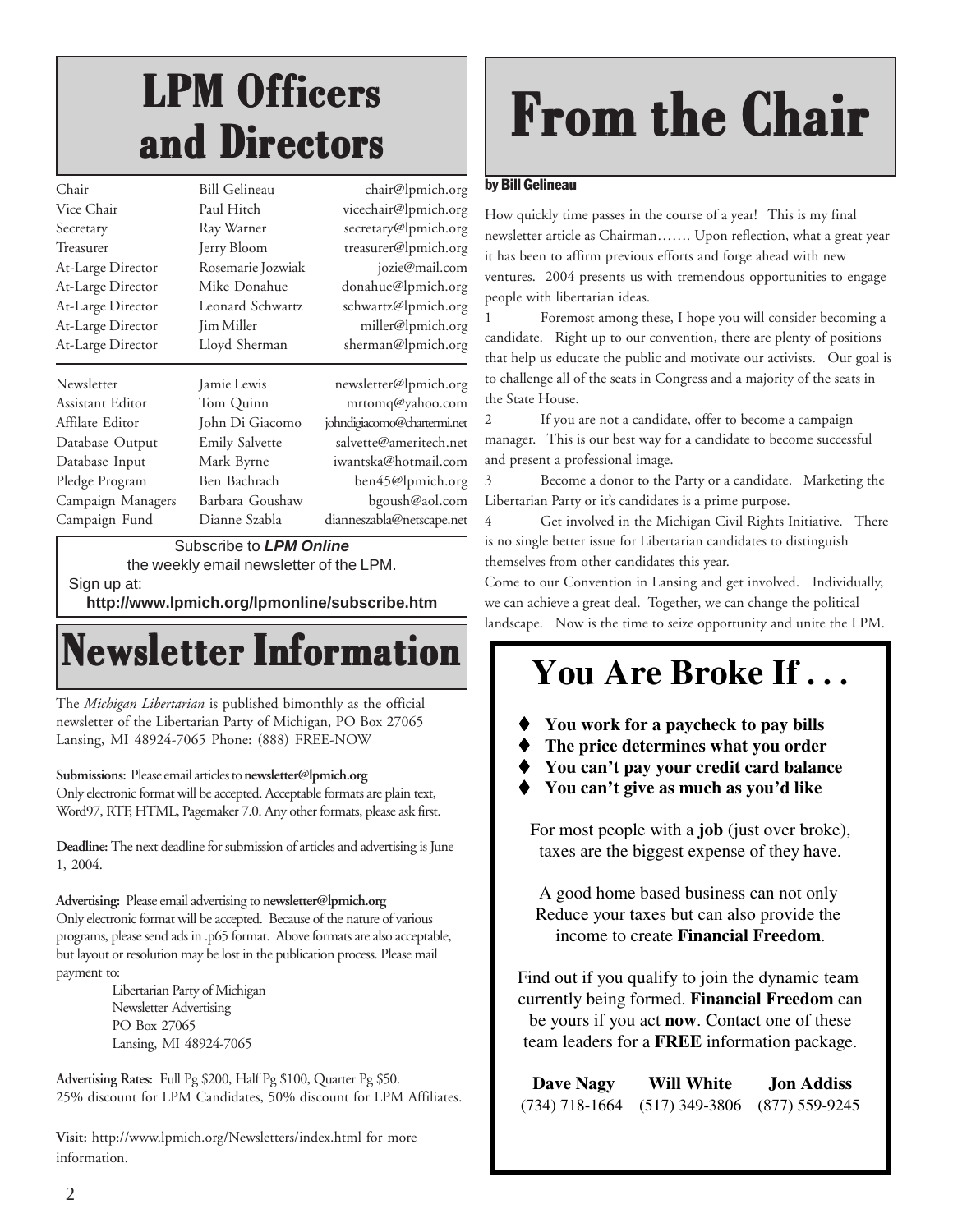# **LIBERTARIAN PARTY OF**

# **MICHIGAN PLATFORM**

### *proposed 2004 revision* **(added language in italics)**

### STATEMENT OF PRINCIPLE:

The Libertarian Party does not believe in or advocate the initiation of force to achieve social or political goals.

### PREAMBLE:

Libertarians seek a society based on liberty — a society in which all individuals are sovereign over their own

lives. *This most desirable method of organizing society is the natural order that arises when the inalienable*

rights of individuals to life, liberty and property ownership are respected and protected.

People have the right to engage in any activity that is peaceful and honest, and pursue happiness in whatever

manner they choose so long as they do not forcibly interfere with the equal rights of others. Libertarians

welcome the peace, prosperity, and diversity that freedom brings.

The essential precondition for a free society is that people follow their own dreams in their own ways without

government interference. This precondition allows that the only

legitimate function of government is the

protection of the inalienable rights of its citizens. *To that end, government at all levels should be strictly limited*

to the essential services necessary to uphold individual rights, maintain public order, and adjudicate disputes.

Government at the state and federal level should be involved only in issues not best handled by local or regional

#### government.

### I STATE GOVERNMENT

1. In the absence of a declaration of war by the United States Congress, we oppose any use of Michigan troops

by the federal government for any purpose *other than natural disaster relief.* 2. Everyone has the right to defend himself and others. *Article I, Section 6*

*of the Michigan Constitution states:*

"Every person has a right to keep and bear arms for the defense of himself and the state." We oppose any law

that dilutes the right of a law-abiding citizen to own a gun.

3. We endorse the Tenth Amendment to the U.S. Constitution, which reserves to our state and its people all

powers not expressly delegated to the federal government by the U.S. Constitution, or prohibited from the states

or the people by the Constitution.

4. We oppose any form of discrimination by government based on race, ethnicity, religion, gender, or any other

group. Each person has the same inalienable rights that the State has a duty to protect.

# **Platform Committee Endorses a New, Improved Platfor oved Platfor oved Platform**

#### by Emily Salvette

The Libertarian Party of Michigan platform committee has developed a new document to replace the current LPM platform. Platform committee chair Mark Owen, an elected councilman in Owosso, charged his committee to keep the best of the old platform, but to develop a shorter, less complicated document without inflammatory "macho-flash" language. "The document we crafted remains true to Libertarian principles," said Owen. "But," he continued, "it will be less open to attack by political opponents, so our candidates won't have to spend a lot of time, effort, and money trying to clarify their true positions."

Members of the committee included two other elected officials, Fred Collins (Berkeley) and Andy LeCureaux (Hazel Park), whose experience campaigning with the current platform provided valuable insight. Kenneth Howe (Wyoming), Emily Salvette (Ann Arbor), and Will White (Okemos) also served on the committee.

The proposed platform has been sent to local affiliate chairs and will be available on the LPM web site for review by members. The new platform will be voted on by the membership at the LPM convention April 17, 2004. Feedback can be sent to Mark Owen, mark\_0066@hotmail.com, or LPM Chairman William Gelineau, chair@lpmich.org

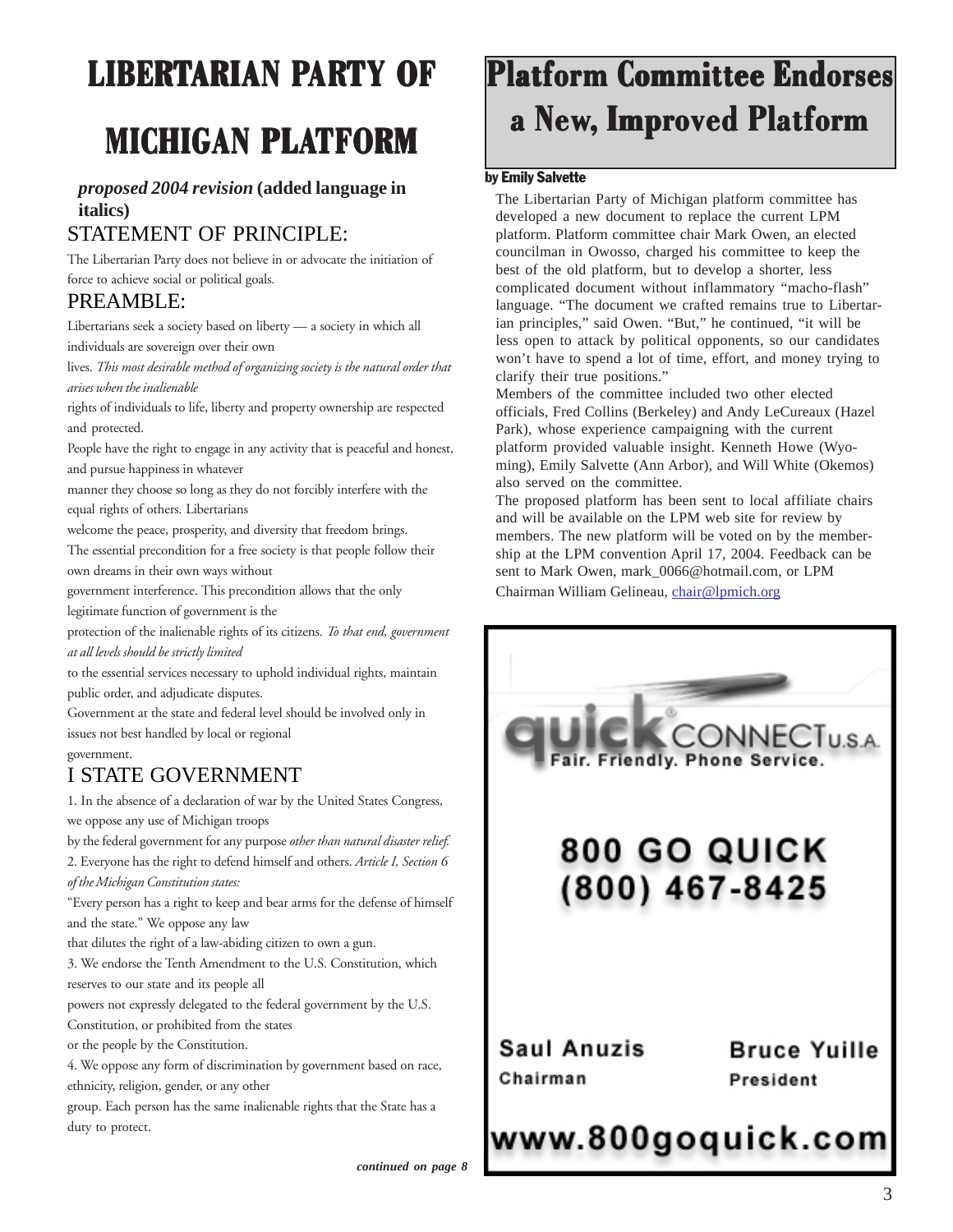# **Campaign Finance Information Campaign Finance Information for LPM Affiliates Affiliates for LPM**

#### by Leonard Schwartz, LPM campaign finance law adviser

An LPM affiliate can (directly or indirectly) support its candidates in at least five ways:

1. It can encourage its members to contribute money directly to each candidate's committee.

2. It can use its administrative fund for leaflets and ads encouraging persons to vote Libertarian without identifying any candidates.

3. It can encourage its members to create and support independent political committees — such as the Small Government Alliance and the Fully Informed Voter Effort PAC — that support candidates.

4. It can create a separate local Libertarian Party campaign committee to support candidates. If used properly, a party administrative fund and campaign fund are not merely separate bank accounts; they are separate legal entities.

5. It can use one fund for candidate support and administrative purposes. This is the worst method. If it does, the fund becomes subject to the Campaign Finance Act.

An affiliate should always have a separate administrative fund. A fund that is used exclusively for administrative purposes is exempt from the Campaign Finance Act.

An affiliate should **never** transfer money from its administrative fund to a candidate committee, a ballot question committee, an independent political committee, the LPM Campaign Fund, or a local campaign committee. An affiliate likewise should **never** use its administrative fund to make an independent expenditure for or against a candidate or a ballot question. If it does, the administrative fund becomes subject to the Campaign Finance Act. If such transfers plus expenditures exceed \$500 in any year, it must register with the Bureau of Elections.

An administrative fund, however, can be used to send letters to members asking them to contribute money to the LPM Campaign Fund and local LP campaign committees.

If a web site or news release merely lists candidates, that is not a problem. But if they encourage the public to vote for candidates, that is a campaign expenditure. The same applies to newsletters distributed to the general public.

# **Campaign Finance Information Campaign Finance Information for Candidates for State or Local Office**

#### by Leonard Schwartz, LPM campaign finance law adviser A. Introduction

The penalty for violating Michigan's campaign finance laws can be one year in jail and a \$20,000 fine.

To get campaign finance information and forms, contact: Bureau of Elections, 430 W. Allegan, Lansing MI 48918; 517-373-2540.

Ask the Bureau to send you:

1. Michigan Campaign Finance Candidate Committee Manual.

2. Campaign Statement Instructions for Candidate Committees.

3. Candidate Committee Campaign Statement Forms. Make copies of the blank forms, fill in the copies, and make copies of the completed forms.

B. Highlights from Michigan Campaign Finance Candidate Committee Manual.

1. Candidate Committee

You become a candidate under the Campaign Finance Act as soon as you:

(a) file a nominating petition or a filing fee, or

- (b) receive a contribution or make an expenditure, or
- (c) are nominated by a political party caucus or convention.

Within 10 days of becoming a candidate, you must form a candidate committee (even if you don't plan to solicit contributions or spend any of your own money). You can be the treasurer of your own committee (unless you are running for a judgeship).

Give it a name like "Friends of [your name]" or "Citizens for [your name]." The committee's name must include your first and last names.

Within another 10 days, you must file two copies of "Statement of Organization for Candidate Committees."

2. Contributions

If you accept any contributions, even \$1, your committee must open an account at a bank or credit union. All contributions must be deposited in the committee's account.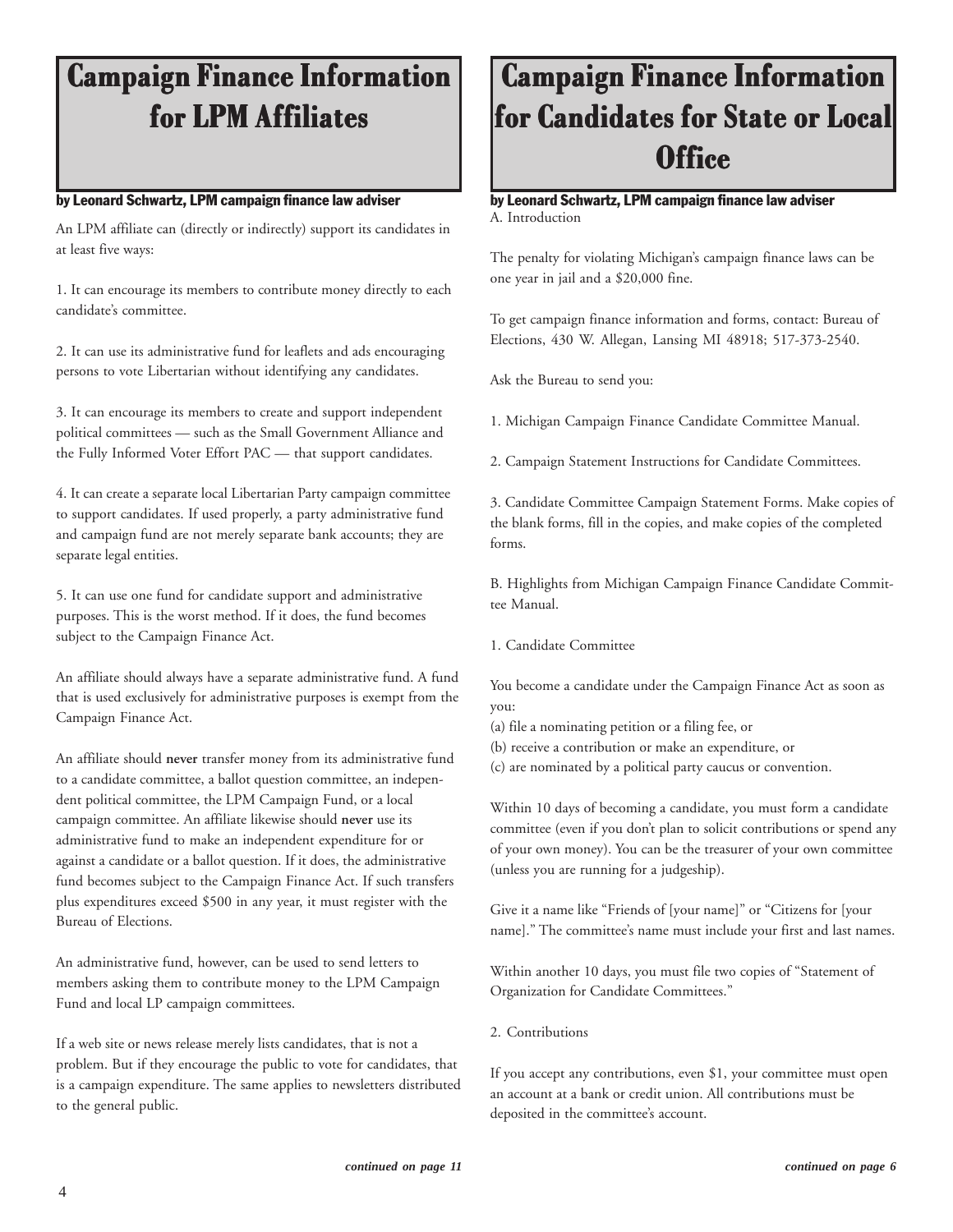# **Calendar of Events Calendar of Events Calendar of Events**

**April 8, 2004 - 7:00 PM** Monthly meeting of the Libertarian Party of West Michigan. Social discussion at 6:30 pm. Business agenda begins at 7:00 pm... Candidates should plan to attend for paperwork assistance and committee planning for candidate training. **Location:** Club North, 1359 Plainfield NE in Grand Rapids — just 1/4 mile North of Leonard Avenue. **Contact:** Ron Heeren **Phone:** (616) 363-8999 **E-mail:** ronh@lpwm.org

**April 15, 2004 - 8:00 AM** Tax and Debt information event sponsored by the Libertarian Party of West Michigan. Members and others will carry ball-and-chains to demonstrate the burden of taxes and spending on individuals and families. Literature and ball-and-chain kits are available through the LPWM. **Location:** Throughout West Michigan public and workplace areas. **Contact:** Project Chairman Tom Quinn **Phone:** (616) 887-3053 **E-mail:** mrtomq@yahoo.com

**April 17, 2004 - 9:00 AM** Annual Convention of the Libertarian Party of Michigan — Come join us for this annual event..... Including — Platform discussion, Nomination of Candidates for Public Office, Selection of Delegates to the National Convention, Election of LPM Officers. Also, hear many of our Presidential and Vice-Presidential Candidates speak about their campaigns...... All business sessions are FREE .... The evening will feature a banquet with townhall-style debate between several of our Presidential Candidates. Registration forms have come in the current Michigan Libertarian newsletter. For more information, contact Convention Chair Jamie Lewis at jkl620@yahoo.com **Location:** West

# **LEC MINUTES LEC MINUTES LEC MINUTES**

### *Minutes of the regular Executive Committee Meeting of the LPM for February 8, 2004*

Call to Order at 1:00 PM Secretary absent, minutes to be taken by Tom

## Quinn

#### **Officer Reports**:

Vice-Chair ( Paul Hitch): Looking for Fundraising Coordinator Treasurer (Jerry Bloom): \* Raised questions regarding current insurance \* Federal election laws restricts us and forces decision making \* Financial Report **Committee Reports**: State Office Committee: (Gelineau, Donahue) \* Office phone numbers are 517- 853-1900 and 888-373-3669 (FREE-NOW) \* Old computer to be returned to owner (Ben)

\* Phone calls to old office to be

forwarded to new office — Bloom to implement \* A scanner is being donated

\* Copier in building to be used for casual copying; retail outlet for larger jobs.

\* Discussion on new equipment that is needed — Motion by Donahue, Second by Hitch, to authorize

Chairman and/or Treasurer to spend up to \$1000 for new computer hardware, software, printer, monitor. — Ayes all.

\* Inventory needs to be done at Hazel Park office and items made available to owners — Schwartz to oversee.

Membership Committee: (Joswiak)

\* Sent out 38 new member packets

\* No information received regarding lapsed members, working to obtain from NIDUS Political Issues Committee: (Sherman) \* Discussion on MCRI — Tim O'Brien explained the campaign, looking for Area Coordinators. Jennifer Gratz was also present.

\* Motion by Miller, second by Sherman, to accept ballot language and enthusiastically endorse the efforts of the MCRI. Ayes all.

\* Chair questioned how he can formally complain abut Kent County ISD officials improperly promoting millage proposal. Schwartz answered.

Website Committee:

There is a problem with updates from

National overwriting local information. The automatic download is to be turned off and Bloom will do manual updates.

Newsletter: (Lewis)

Jamie Lewis is new editor; Next issue is ready to go; Next deadline will be April 1 as the newsletter is to

be sent out before convention. Affiliates: (Hitch) Encourages participation with MCRI. Candidates Committee: (Schwartz) Articles in LPM Newsletter asking for candidates; Wanting active candidates for University Boards; Discussion regarding candidate filing issues Farm Team Committee: (Collver) Discussed "Just One" with Van Buren; Meeting with affiliates; Working on college intern program; Discussed fund raising for Farm Team Old Business: \* Extensive discussion on State Convention, much work done by platform committee. Motion by Schwartz, second by Donahue to adopt Convention schedule. Ayes all.

\* Stuart Ruley estate still in limbo. Lawyer Sheridan has not acted. Perhaps resolution by Convention date.

\* Affiliate insurance discussed. For a \$25 fee local affiliates can have events covered through LPM policy. LPM coverage is not \$2,000,000 New Business:

\* Bloom recommended having an LEC meeting on March 14 in old office.

\* Executive Session entered into at 5:00

\* Executive Session terminated at 5:17, meeting adjourned.

Minutes submitted by Tom Quinn

February 9, 2004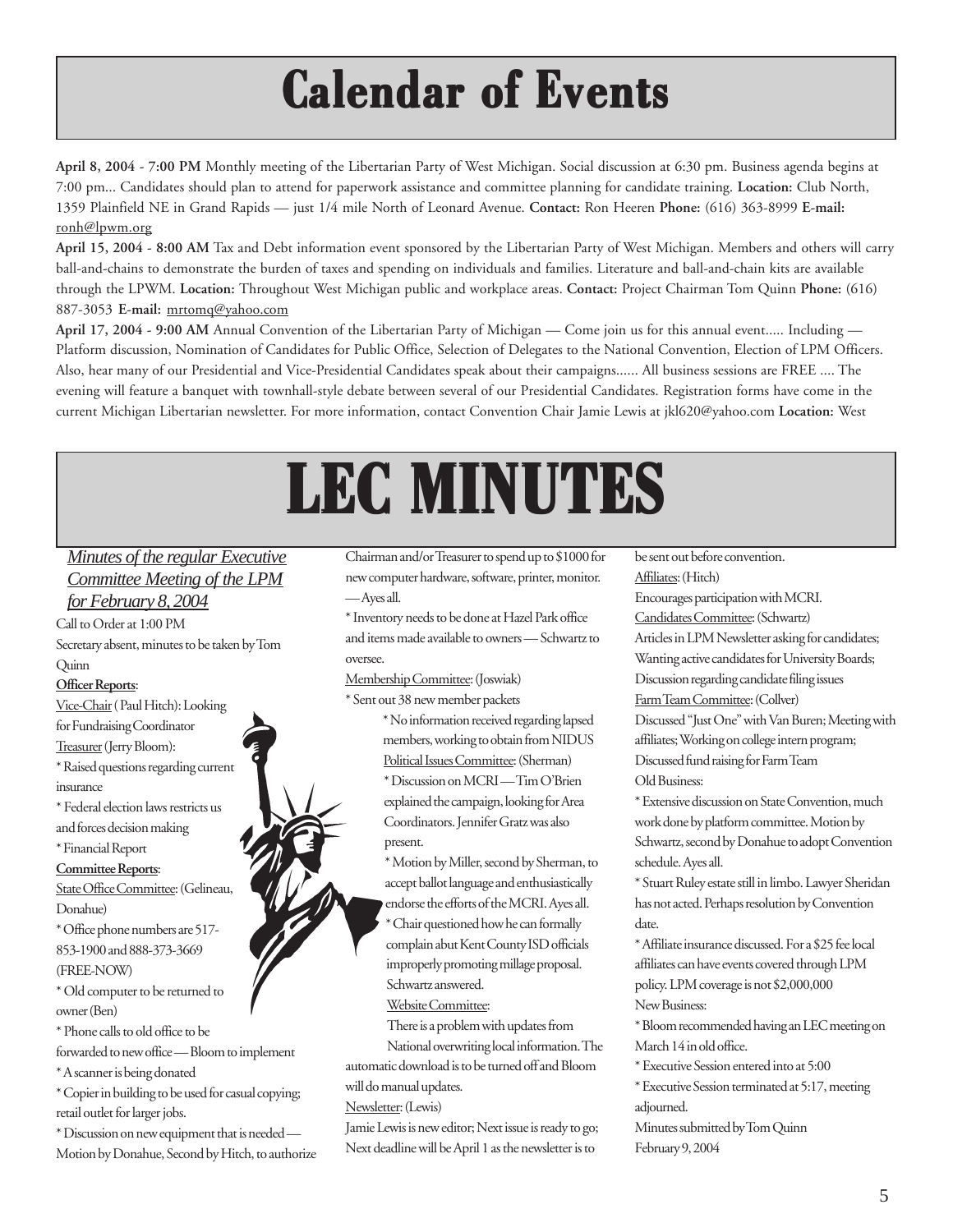## **Campaign Finance Information for Candidates for State or Local Office**

#### *continued from page 4*

Before opening an account, get an IRS identification number. (You do not need a new ID number if you have used the same committee name before, even if you have dissolved your old committee.) File IRS form SS-4, Application for Employee Identification Number. You can do this online at www.irs.gov. On the left frame, click "business;" then click "employer ID number." On line 8a of the form, check "other nonprofit" and write "political committee." On line 9, check "banking" and write "deposit contributions." On line 14, check "other" and write "political committee."

You must keep a record of all contributions for 5 years. You must record the name and street address, not a P.O. Box address, of each contributor. If someone contributes more than \$100 in one year, you must also record the

person's occupation, employer, and work address. Do not deposit a check until you get this information.

You can accept contributions from any U.S. citizen. You cannot accept more than \$20 in cash from anyone. You cannot accept contributions from corporations and labor unions; but you can accept contributions from their political committees. You usually cannot accept contributions from political committees that are not registered in Michigan; for exceptions, see the Manual (pages 30 & 68 of the June 2001 edition).

#### 3. Expenditures

You must keep a record of all expenditures for 5 years, even if you paid them out of your own pocket.

Your committee must not make any cash expenditure greater than \$50. Your committee must get a receipt for any expenditure greater than \$50; a canceled check is acceptable.

4. Campaign Finance Reports

You must file periodic campaign finance statements if you received more than \$1000 in contributions or if you spent more than \$1000, even if all campaign expenditures were paid out of your own pocket.

5. Campaign Material

Fundraising letters and most campaign material must state: "Paid for by [name and address of your committee]."

# **J.P. DENOYER FOR LEC**



J.P. Denoyer turning in signatures for the Ann Arbor medical J.P. Denoyer turning in signatures for the Ann Arbor medical J.P. Denoyer spending Liberty Dollars at the Ypsilanti Shell<br>
Station 3150 W Michigan Ave



Hello my name is J.P. Denoyer. I have been active in the party For 6 years. In this time I have distributed tons of literature for candidates and gotten thousands of signatures on petitions. I have been on the leadership team for two local petition drives in Ann Arbor was county coordinator for a statewide petition. I have run for city council twice.

I find bitter infighting hard to understand. Disagreements about what direction the party should take are inevitable, however it is inexcusable to refuse to talk to people who disagree with you or to accuse them of conspiring against you. The first time I ran for city council I had coffee with my opponent the day after the election.

## My Platform

- Get the Party to sponsor initiative petitions
- Get the party to accept e-gold and consistently accept all forms of Liberty Dollars.
- Continue Operation Farm Team
- Re-establish a real office in any part of the state. If the real office is not located in Lansing, leave the cubicle office open.

Vote J.P. Denoyer for Michigan Libertarian Executive committee at the convention Saturday April 17 Contact info: (734) 395-5732, jpdenoyer@hotmail.com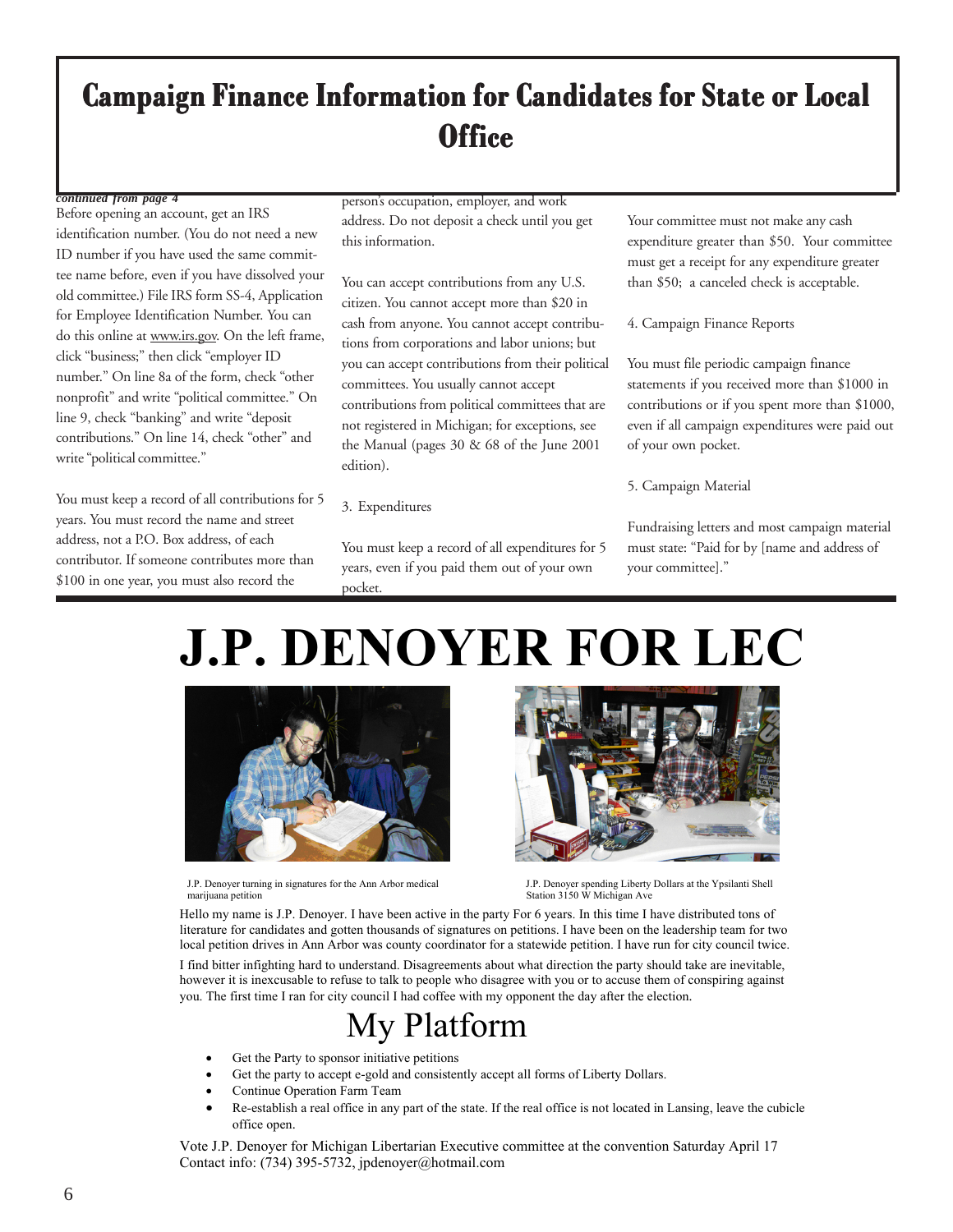# **West Michigan Changes Tax Day Tactics**

#### by Tom Quinn

For several years the LPWM has tried to conduct a Tax-Day Protest with varying amounts of success. Typically, we would try to have as many people as possible gather in downtown Grand Rapids near the post office on April 15 in an attempt to get people's attention and hand out fliers. If we were fortunate, we might get some media attention. This year we are trying something quite different.

This year we decided to focus on a timely issue that has received regular attention in the mainstream media. Rather than directly protesting the income tax as we have in past years, we are using the deadline for filing income tax returns to bring attention to the soaring national debt. We are emphasizing the debt's enormity and have chosen a theme that says: Debt and Taxes are like a Ball and Chain.

Most people think that they have done their civic duty by having paid their taxes on time, but we are telling them that they need to think again. When the national debt it is broken down to equal shares among the citizenry it leaves every man, woman, child, and infant with a \$25,000 IOU. Not many people are aware of just how large this burden has become.

For those who want to participate in this year's event, we have available a balland-chain that can be worn and is clearly labeled US Debt. Our plan is that as a person has this on a leg (or desk) at work, has it hanging from her arm while shopping, or carries it in any manner while doing just about anything, it will draw attention from others. We then have leaflets to pass out which briefly explain how each and every one of us is being burdened by our Washington politicians, and directs people to our web site or the Michigan toll free number for more information.

With this plan, any of our members who want to can participate. There is no need to travel to a specific place at a specific time, and bad weather isn't a concern. A person can distribute leaflets on any day or days of his choosing. To support our message, we have a special page on our web site with more detailed information; we have asked the LEC for a special voice mail box on their phone system; we are placing radio ads on popular local stations during the week leading up to April 15; and we are also hoping to place an ad in a local high school newspaper.

We have several objectives with this project:

- 1. We want to increase awareness of the Libertarian name.
- 2. We want Libertarian positions to be more accurately understood.
- 3. We want to present ourselves in a positive light.
- 4. An increase in hits at our web site is expected.

5. We want to draw attention to a serious problem the R's and D's have created.

6. We want to involve members who have not had the opportunity to participate in the past.

7. We would be happy to see new members sign up.

I've presented here some of the details of the Tax-Day Event for 2004 for the LPWM. However, from a simpler, more general perspective, there is strong agreement that it is a darn good feeling to be doing something organized to promote the LP.

# **Campaign Finance Information**

## **for Congressional Candidates for Congressional Candidates for Congressional Candidates**

#### *continued from page 1*

click "employer ID number." On line 8a of the form, check "other nonprofit" and write "political committee." On line 9, check "banking" and write "deposit contributions." On line 14, check "other" and write "political committee."

You must keep a record of the name and address of each person who contributes more than \$50. If someone contributes more than \$200, you should also get the person's occupation and employer. You can accept anonymous contributions of \$50, but you must keep a record of when they were received.

You cannot accept more than \$100 in cash from any person. You cannot accept any contributions from corporations and labor unions; but you can accept contributions from their political action committees (PACs).

You must keep a record of all campaign expenditures, even if you paid them out of your own pocket. Your committee must not make cash expenditures greater than \$100. Your committee must get a receipt for all expenditures greater than \$200; a canceled check is acceptable.

Most campaign material must say "Paid for by [name of your committee].

# **New Office Opens New Office Opens**

#### *continued from page 1*

Lansing location provides the Party with an organizing center within 2 hours drive of 80% of the members of the LPM. The office itself is located at Southwind Plaza, just 5 minutes from downtown and easily accessible from all directions. The search committee was pleased to find such quality facilities at a very low cost. Rent, utilities, on-line capability and the new computer system approved by the LEC will run less than \$300 per month over the next year. Gelineau continued, "We hoped to not only find a place near the Capital, but one that spent the Party's money wisely. It was great to see a unanimous LEC put this together."

The LPM office and conference room is available for many uses. To reserve the room for committee meetings, candidate training, or other affiliate functions, contact wgelineau@firstam.com or call 616-254-2878.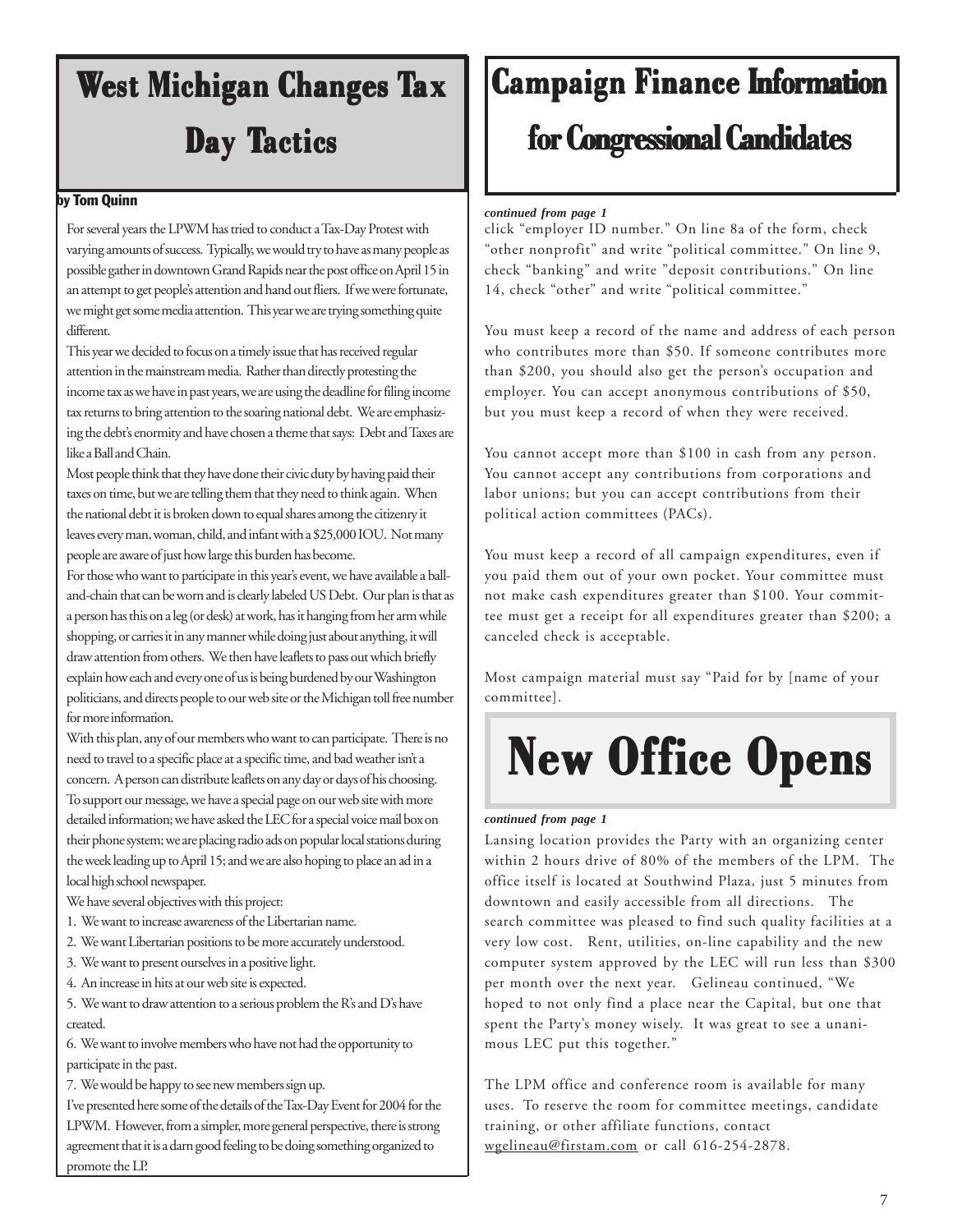# *Platform Revision*

#### *continued from page 3*

5. State government should be removed entirely from the licensing process, including occupational licensing*. It*

has produced no better results than private licensing and amounts to another tax. For example, marriage

licenses are contracts between individuals and should be left to the individuals, their attorneys and religious

officials, without the need to pay the state for a stamp of approval.

6. We support returning to a part-time legislature, *which is sufficient to carry out the legislative duties as* prescribed by our State Constitution.

7. The Michigan Constitution should be amended with a sunset law requiring an automatic end to *most*

government offices, agencies, departments, laws, regulations, taxes, and expenditures *within 10 years* if not

renewed.

8. We oppose immunities for any public officials or employees for illegal acts or omissions. *Like any citizen*,

they should be subject to criminal prosecution and held liable for any injuries caused by their actions.

## II. ELECTIONS

1. The only electoral duty of the State government should be providing for fair and efficient conduct of

elections. Political parties, like any private

voluntary group, should be free from government control and

allowed to establish their own rules for nomination procedures and conventions. All taxpayer-funded subsidies

to candidates for public office and/or political parties, such as primaries and conventions, should be eliminated.

2. We support the addition of the alternative

"None of the above is acceptable" to all ballots. We further

propose that in the event that "None of the above is acceptable" receives a plurality of votes in any election, a

new election shall be held for which none of the

losing candidates shall be eligible. *Other forms of voting*

should also be considered, such as instant runoff voting or proportional representation.

3. Campaign finance laws are unwarranted restrictions of free speech or association and

should be repealed.

4. The time during which voters may circulate any statewide petition should be extended to two years.

5. Voters should have the power of referendum on all existing or new legislation.

## III. COURTS

1. The current practice of forced jury duty should be replaced by volunteer juries.

2*.* The common law authority *of a trial by jury*

*preceded our constitution and is the foundation of our legal*

*system.* If a jury of peers deems a law unjust, oppressive or inappropriately applied, it has the right and duty to

acquit the defendant. *We support the right of defendants to a fully informed jury,* which would require judges to

instruct jurors of their authority to judge not only the facts, but also the justice of the law according to their own

good consciences.

3. We support restitution for victims of crimes or civil infractions at the expense of the perpetrator. The victim

should have the right to pardon the perpetrator, provided the victim is not threatened *or coerced*.

4. Private adjudication of disputes by mutually acceptable judges *or mediators* should be encouraged.

5. No-fault laws should be repealed as they deprive the victim of the right to recover damages from those

responsible for causing harm.

6. All civil or criminal cases should allow the right of trial by jury.

7. The use of civil asset forfeiture to enforce laws circumvents constitutional protections and should be ended.

8. Random police roadblocks and other searches without probable cause bypass constitutional

#### protections and

should be prohibited.

## IV. PUBLIC SAFETY

1. *Law enforcement cannot guarantee individual safety. Self protection is a personal responsibility.* All individuals have the right to defend themselves and to possess the means to do so, *as guaranteed by the State*

Constitution Article I, Section 6.

2. State prison facilities should be used only for the incarceration of individuals who have proven themselves a

threat to others.

3. Curfew laws should be repealed *as the behavior of children is the responsibility of the parent, not the state.* 4. Laws requiring the use of seat belts and helmets *are misguided, paternal, and* should be repealed. Individuals

must assume responsibility for their own safety. V. VICE LAWS

1. Government should confine itself to protecting individuals from aggression, coercion and deceit. We oppose

all laws and regulations that attempt to protect individuals from the consequences of their own behavior. *While*

*not condoning such activities*, we advocate the repeal of all laws criminalizing gambling, possession and sale of

plant products, and sexual relations between consenting adults. All those presently incarcerated or ever

convicted solely for the commission of these *victimless* crimes should be pardoned and their records expunged.

*NEW:*. 2. *Voluntary communities may enforce rules that prohibit certain activities to which all members subscribe, such as substance-free dorms*.

### VI. TAXES

1. The legislature should find more voluntary means of supporting state services, such as lotteries *and user fees.*

2. The personal income tax should be repealed. 3. The taxation of privately owned real property should be eliminated. In effect, it makes the state the owner of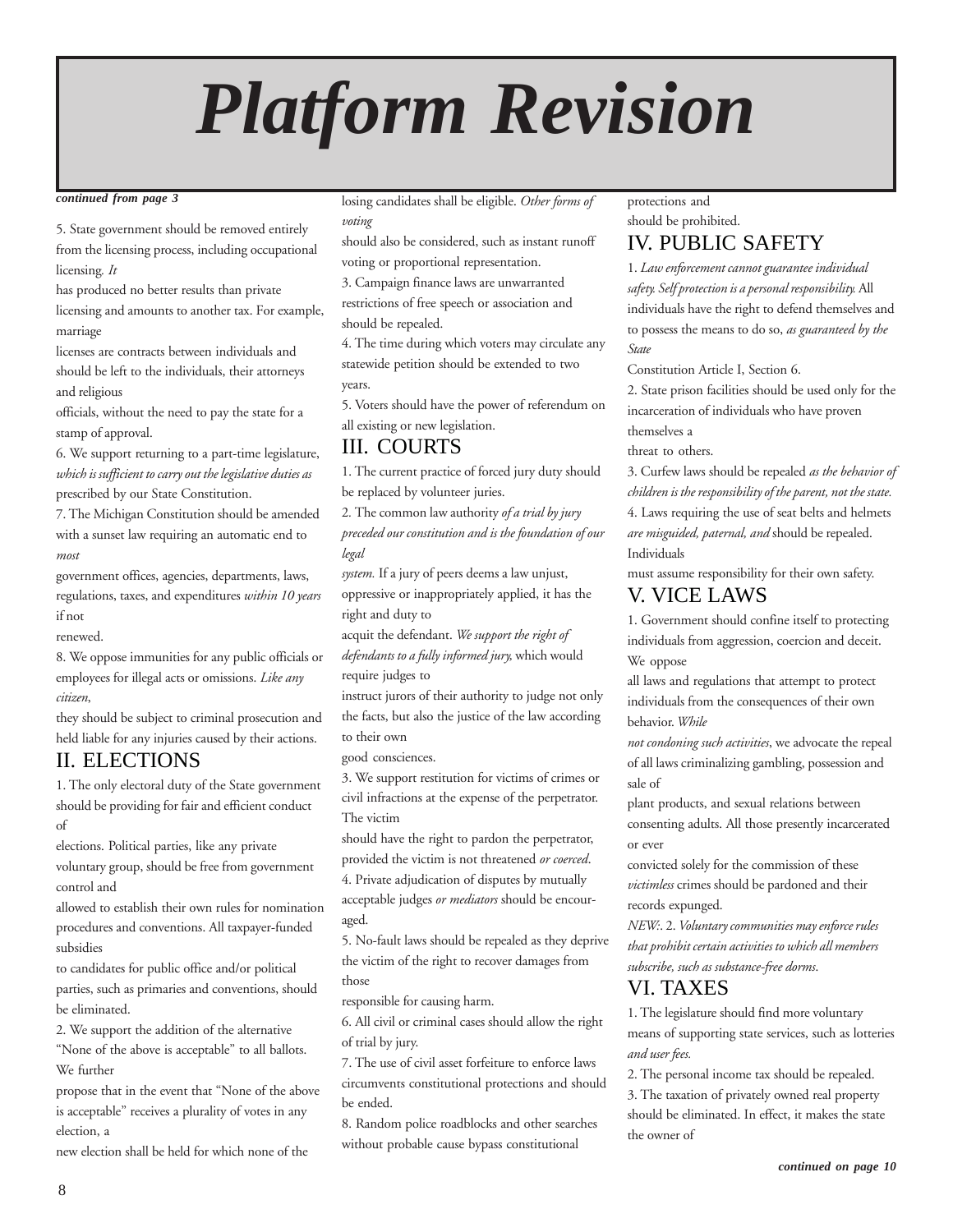## **Libertarians Delivering**

## **the Message**

*A series of profiles of LPM members and how they make a difference by introducing our communities to libertarian ideas.*



#### *Erin Stahl*

**OFFICE:** St. Clair Shores City Council since November 4th 2003 **POSITIONS HELD:**Boards and Commissions Sub-Committee, Waterfront Advisory Board, Beautification Commission, Cultural Committee.

**CITY POPULATION:** 63,000 residents

**CITY BUDGET:** General budget \$24 million

**What made you decide to join the party and when?:** I was upset about voting for either Bush or Gore at the last election 2000 and started looking for other options. I saw Harry Browne on the 3rd Party Presidential debates, drove down to Indianapolis to see him in person. I distributed his literature at Finney High School in Detroit where I met the wonderful Gregory Creswell who brought me the headquarters. Everyone welcomed me with open arms and I loved the philosophy and energy, so I joined. **What has been your involvement in the LP?** Secretary for the Macomb County Libertarians (2 years), Member of the BARC committee, At Large Director for the

Michigan LP. **What would you say was your key to winning this office?** A strong winning

team—the Troika, dedicated friends, family, and fellow Libertarians helping me and motivating me every day to keep going. I also don't think I would have had the courage and strength if it wasn't for the Libertarian philosophy—something that keeps you focused instead of being just another politician. I also couldn't have done it without the LP Councilmen and Board members who paved the way for me and who continue to help and support me. I also ran for City Council 2 years ago, ran for State Rep last year and spoke out at every possible City Council meeting which set the foundation for me being known in the community.

**What has been your biggest political accomplishment in promoting libertarian-**

**ism since being elected?** Most of my first few months have been trying to "learn the ropes". But I think my biggest accomplishment so far is being known as the person who is fighting to bring neighbors together to work out their differences instead of relying on the city. This has been demonstrated at the last few meetings regarding neighbors helping each other regarding "blight" issues, fighting our mismanaged sidewalk program, fighting intrusive parking ordinances, and having neighbors talk to each other regarding residential construction projects.

"After becoming a Libertarian I was exposed to how much the government really rules over our lives. Now being on Council, I realize that the regulations imposed on our residents are actually 10 fold. The increase in regulations seem to go hand-in-hand with the increased demand for revenue. I've always believed that the power lies within our communities to make the necessary changes one at a time to restore our most basic rights, freedoms and liberties—this can only be done at the local level. Once people start relying on themselves, their neighbors, and their community for the non-basic needs, instead of the government, they don't want to be enslaved again. "



*2004 Libertarian Party of Michigan State Convention Saturday, April 17 Lansing West Confrence Center 7501 West Saginaw Highway*

# **Who will be the 2004 Libertarian Presidential**

# **Candidate?**

### **How does he stand on the issues**? **How will he bring his message to America? Find Out April 17th, at the LPM State Convention & Banquet**

Meet the Presidential Candidates And:

- Engage in Platform discussion
- \* Select the new LEC Officers
- Vote for our State Candidates
- Choose our delegates to the National Convention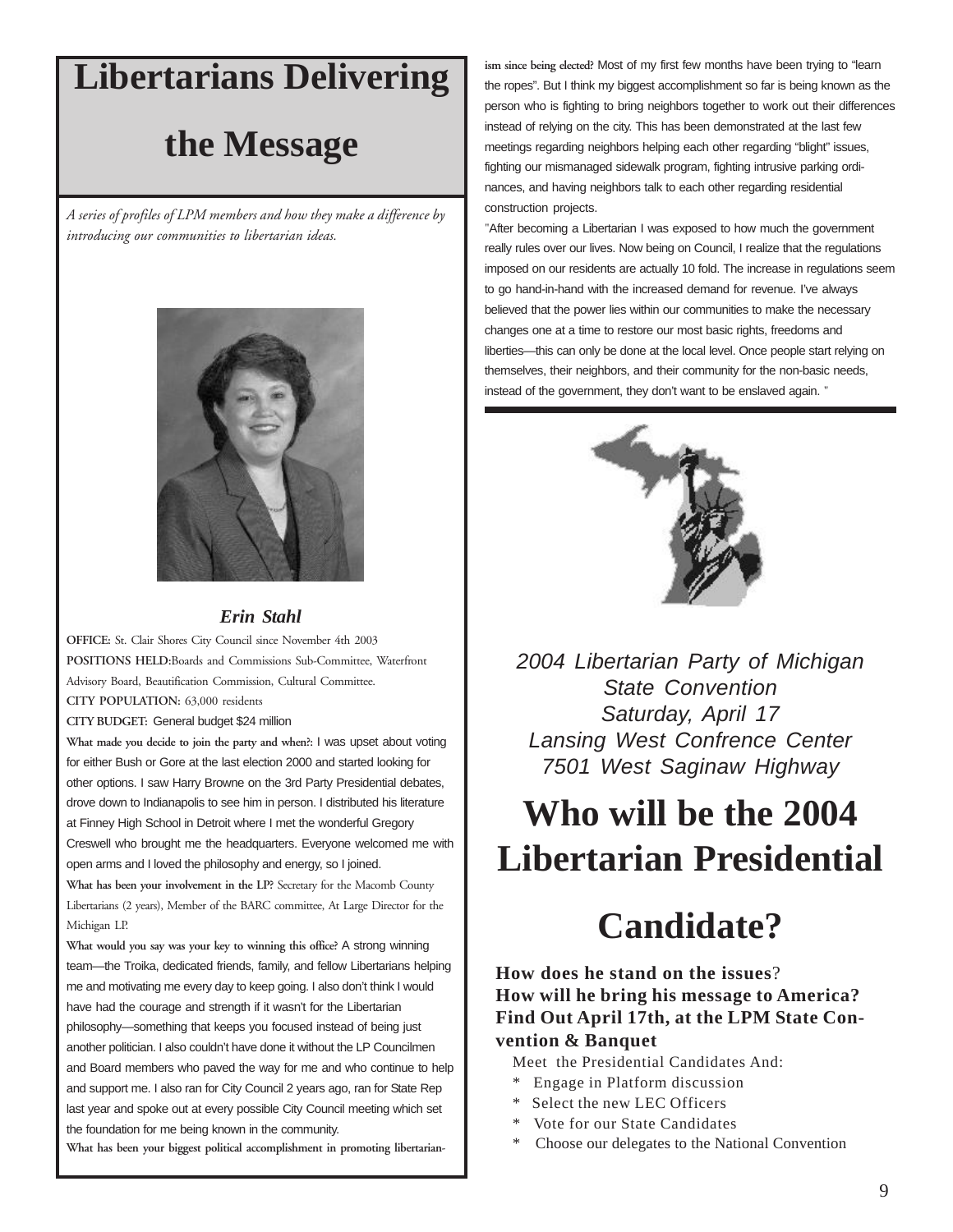## *Calendar of Events*

Lansing Convention Center (Holiday Inn) 7501 W. Saginaw Lansing MI 48917 **Contact:** Jamie Lewis **Phone:** (616) 254- 2878 **E-mail:** jkl620@yahoo.com **April 29, 2004 - 7:00 PM** "Take a Liberal Shooting" a fundraising event for the Libertarian Party of Oakland County. Everybody welcome. Come out and have a good time and being your friends. \$45/ person, includes: range time, ammo, targets, use of various firearms, and prizes. http:// www.LpocMi.org/shootout.php for more info and to pay via credit card, or, make your reservations in advance and pay at the door. **Location:** Double Action Indoor Shooting Ctr., 32411 Dequindre Rd., Madison Heights. (248) 588-4488. **Contact:** Mike Netski **Phone:** (586) 350-5596 **E-mail:** michael@netski.org *(cont from page 5)*

**May 8, 2004 - 7:00 PM** "Almost Banned Movie Night." A Libertarian Party of Oakland County fundraising event. Join us for a viewing of "Harry's War." "Harry's War" is the comedy/drama about a man who had finally had enough. Harry Johnson (played by Edward Herrmann) handles his tax problem like any sane patriotic American...he declares war on the Internal Revenue Service. It isn't for hate of paying taxes, but love of and defense for his "Aunt" Beverly (played by 1986 Oscar winner Geraldine Paige), who is being unjustly harassed by the IRS. Suggested donation: \$10/person. This movie was released in 1981 and almost immediately withdrawn from the theaters. The stars were audited in an apparent effort to further suppress it. **Location:** LPM Hazel Park Office. 619 E. 9 Mile Rd., Hazel Park. **Contact:** LPOC Events Coordinator **Phone:** (248) 591-9733 **E-mail:** Events@LpocMi.org

**May 27-31, 2004 Libertarian Party National Convention in Atlanta, Georgia**-Many speakers will be featured including Ron paul, Dean Cameron and James Gray plus a campaign Training Workshop featuring Barb Goushaw and Fred Collins. **Contact: Jamie Lewis Phone (616) 281-9329 E-Mail jkl620@sbcglobal.net** to be put on the delagate list. For more information, visit: www.lp.org/conv/2004

# *Platform Revision*

#### *continued from page 8*

all lands by forcing individuals to pay rent to the state *or forfeit their title*.

4. The single business tax and the personal property tax on Michigan businesses should be repealed.

5. Tax favoritism should be illegal. Abatements, subsidies, *credits, or other incentives* to businesses based on

geographical area, job creation, *or any other criteria* deny equal protection under the law.

6. Sales tax on used merchandise that is resold results in double taxation and should be eliminated.

7. The addition of sales tax to products already subject to specific state taxes, such as gasoline and cigarettes,

should be ended. This practice results in *double taxation, as* consumers *are* paying a tax on a tax. NEW 8. We oppose any sales or use tax on the Internet.

## VII. ECONOMY

1. We believe in *the free market, thus* the complete separation of the economy and the state.

2. No commercial enterprises should be granted legal monopoly status, such as the so-called natural monopolies

like electricity, natural gas, water supplies,

telephones, and cable television. The Michigan Public Service

Commission should be abolished and all rate regulation in these industries ended. The right to offer such

services in the marketplace should not be curtailed. We call on the legislature to end the state monopoly on

lotteries.

3. State regulation of industries such as insurance and communications, and professions such as medicine and

law, should be ended. *They should be regulated by trade or consumer groups.*

4. The condemnation of private property for public use *should only be allowed when necessary for the protection of the rights of the citizens*.

## VIII. *Welfare and* Charity

Providing for the needy by forcibly taxing others is contrary to the legitimate function of government, which is to protect the rights of everyone. *Disbursing charity from a welfare system costs society more than it*

*gains.* It is inefficient, *open to fraud and abuse, and creates resentment.* Traditional*, voluntary* sources of emergency support from families, churches, and private charities *have always been more humane, more*

*effective, and willingly borne by the givers.* Therefore, we advocate dollar-for-dollar tax credits for all charitable contributions to encourage a transition from public welfare to private support.

### IX. EDUCATION

1. Education is a parental responsibility and best handled at the most local level. While we advocate the

separation of school and state, *regional cooperation in funding and administration should be encouraged for*

economies of scale.

2. We support all measures that enhance *the educational choices available, such as charter schools, tax credits*

*for private school tuition, and* home schooling. 3. Compulsory attendance and truancy laws should be repealed. *Students cannot be forced to learn,* and

teachers should not be forced to act as juvenile delinquency officers.

4. All individuals, regardless of age, are entitled to the protections of the U.S. and Michigan constitutions.

Random drug tests, locker searches without probable cause, censorship of student publications, corporal

punishment, or any similar actions violate those rights.

5. All votes relevant to school operations,

including millage proposals, bond issues and school board elections,

should be placed only on the regular, biannual ballot.

## X. ENVIRONMENT

1. Aside from public safety, there is no greater concern for the people of Michigan than having a safe, healthy

environment. We look forward to the day when all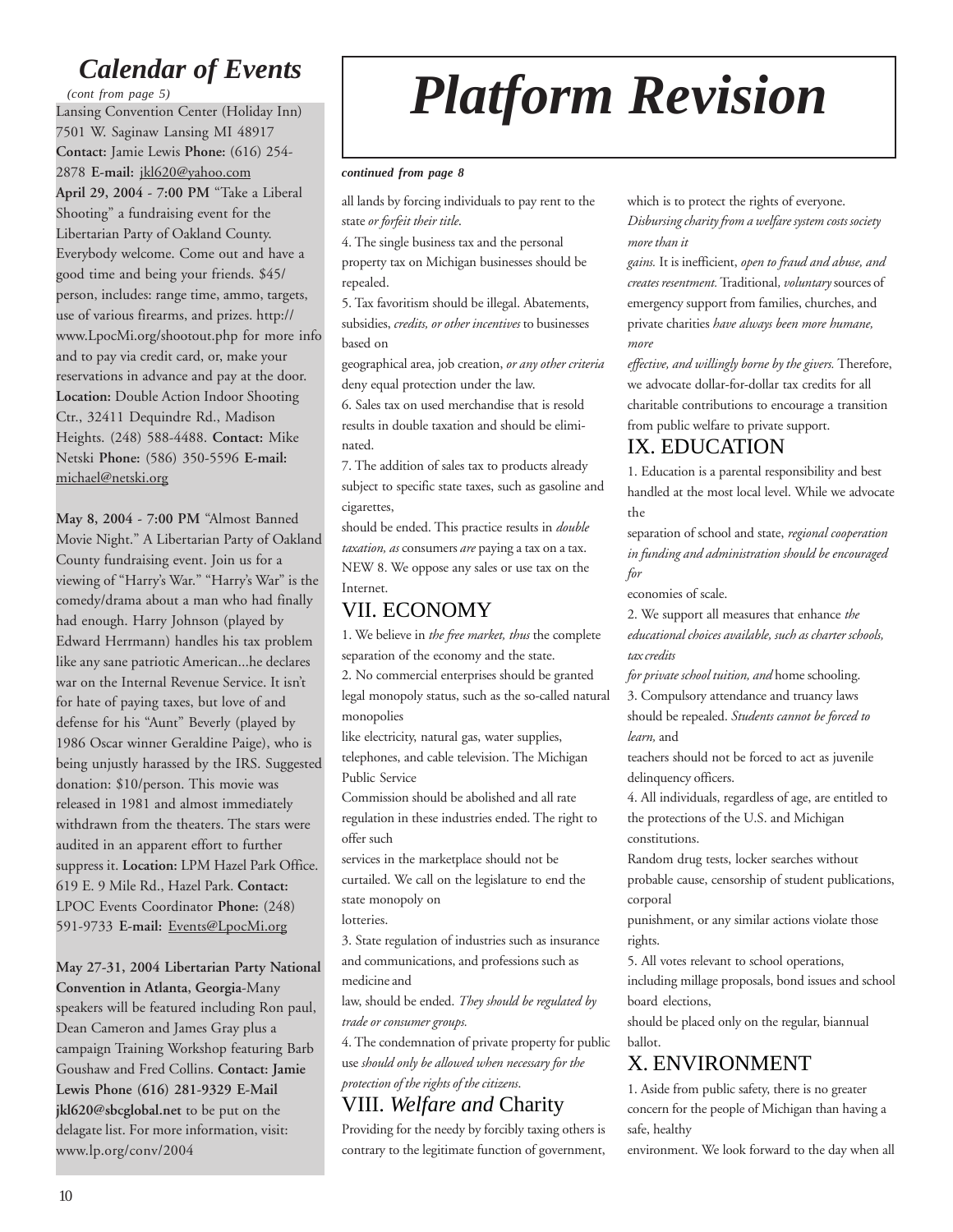property not required for police and court functions is

returned to private ownership and control.

2. We call for the restoration of every individual's ancient, common law standing to sue for trespass any individual, business, government or other group that pollutes his or her property.

3. We oppose creation of new government parks or wilderness and recreation areas. Such parks and areas that

already exist should be transferred to non-government ownership. Pending such transfer, their operating costs should be borne by their users rather than by taxpayers.

4. We support efforts to hold all individuals, businesses and governments accountable for the pollution they cause. With respect to so-called orphan sites, where those responsible for contamination of ground or water

either can not be found or can not be made accountable for the damage they caused, we support the use of the

Natural Resources Trust Fund currently earmarked for expansion of State parks to be redirected to clean up.

## XI. HEALTH CARE

1. The most fundamental property right is an individual's right to own and control his or her own body. All

individuals have the right to determine their own health care needs and treatment. Government *has no*

*constitutional authority* to interfere with the practitioner/patient relationship.

2. The right of people to *extend or* end their lives *with dignity should not be infringed*. We support the freedom

to use living wills and durable medical powers of attorney.

## XII. SECESSION

We recognize the right to political secession. Exercise of this right, like the exercise of all other rights,

does not remove legal and moral obligations not to violate the rights of others.

## XIII INCLUSION

The Libertarian Party of Michigan ratifies and hereby includes in this document the platform of the national Libertarian Party.

## XIV OMISSIONS

Our silence about any other particular government law, regulation, ordinance, directive, edict, control, restriction, regulatory agency, or activity should not be construed to imply approval.

## **Campaign Finance Information for LPM Affiliates**

#### *continued from page 4*

(Newsletters should not be used for Libertarian outreach, even if there is no campaign finance problem. For outreach, use material that is outreach material.)

If your affiliate has been using the same fund for candidate support and administrative purposes, I strongly suggest that it use the existing fund for candidate support and create a new fund exclusively for administrative purposes.

Even some large affiliates, like Oakland and Wayne, do not have local campaign committees. They rely on methods 1, 2 & 3.

If you want to start a local LP campaign committee, here is how:

1. Select a name for your campaign committee.

State law allows two types of local political party campaign committees: county committees and congressional district committees. For a single county affiliate, choose a name like "Oakland County Libertarian Fund." Multicounty affiliates can select one county for the name. For example, the Tri-Cities affiliate could choose the name "Saginaw County Libertarian Fund." Or the affiliate can select its congressional district. For example, the Upper Peninsula affiliate could choose the name "District One Libertarian Fund." Two affiliates cannot choose the same name. Thus if the Upper Peninsula affiliate chooses the name "District One Libertarian Fund," the Traverse Bay affiliate could not choose the same name.

The name of your committee does not limit your campaigning. You can solicit contributions from all U.S. citizens, even if they do not live in Michigan. And you can use the money to support any candidate in Michigan.

2. Select a treasurer. The campaign committee treasurer also can be the administrative fund treasurer.

3. Contact: Bureau of Elections, 430 W. Allegan, Lansing MI 48918. 517-373-2540. Ask the Bureau to send you:

a. Michigan Campaign Finance Political Party Committee Manual.

b. Campaign Statement Instructions for Political Party Committees.

c. Political Party Committee Campaign Statement Forms. Make copies of the blank forms, fill in the copies, and makes copies of the completed forms.

4. Submit a Statement of Organization.

5. Get an IRS identification number. You cannot use the affiliate's administrative fund identification number. File IRS form SS-4, Application for Employer Identification Number. You can do this online at www.irs.gov. On the left frame, click "business;" then click "employer ID number." On line 8a of the form, check "other nonprofit" and write "political committee." On line 9, check "banking" and write "deposit contributions." On line 14, check "other" and write "political committee."

6. Open a checking account. You cannot use the affiliate's administrative fund checking account.

7. Keep proper records of contributions and expenditures.

8. If contributions or expenditures exceed \$1000 in a year, file reports with the Bureau of Elections.

Note: If contributions to or expenditures on behalf of federal candidates collectively exceed \$1000 in a year, you must also register with the Federal Election Commission.